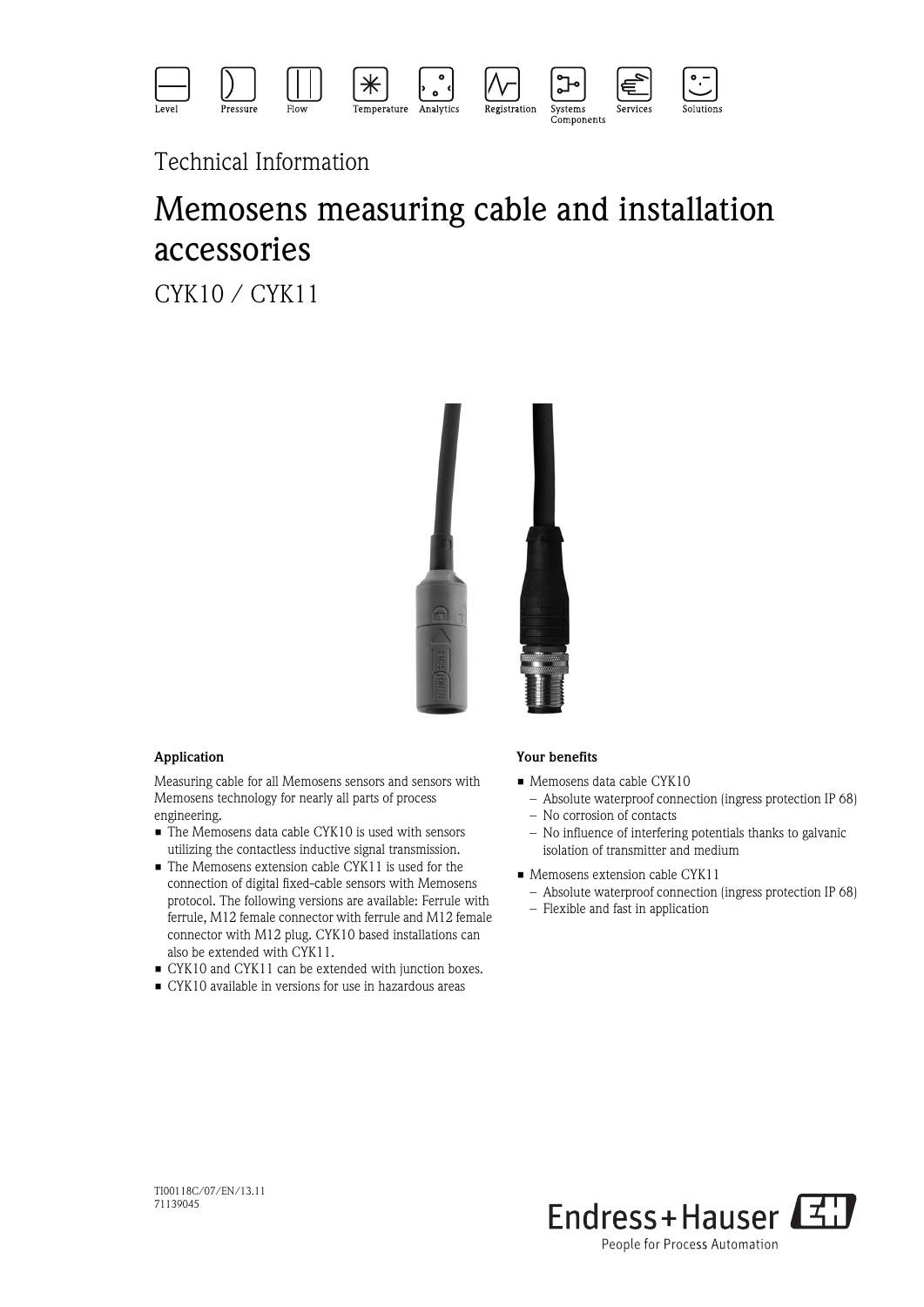## Function and system design

#### Measuring system



*Measuring system*

- *1 Transmitter*
- *2 Memosens extension cable CYK11 (optional)*
- *3 Junction box (optional)*
- *4 Memosens data cable CYK10 or fixed cable*
- *5 Sensor*

Memosens Memosens makes your measuring point safer and more reliable:

- Non-contact, digital signal transmission enables optimum galvanic isolation
- No contact corrosion
- **Completely watertight**
- Laboratory sensor calibration possible, thus increasing measured value availability
- Predictive maintenance thanks to recording of sensor data, e.g.:
	- Total hours of operation
	- Hours of operation with very high or very low measured values
	- Hours of operation with high temperatures
	- Number of steam sterilizations
	- Sensor condition

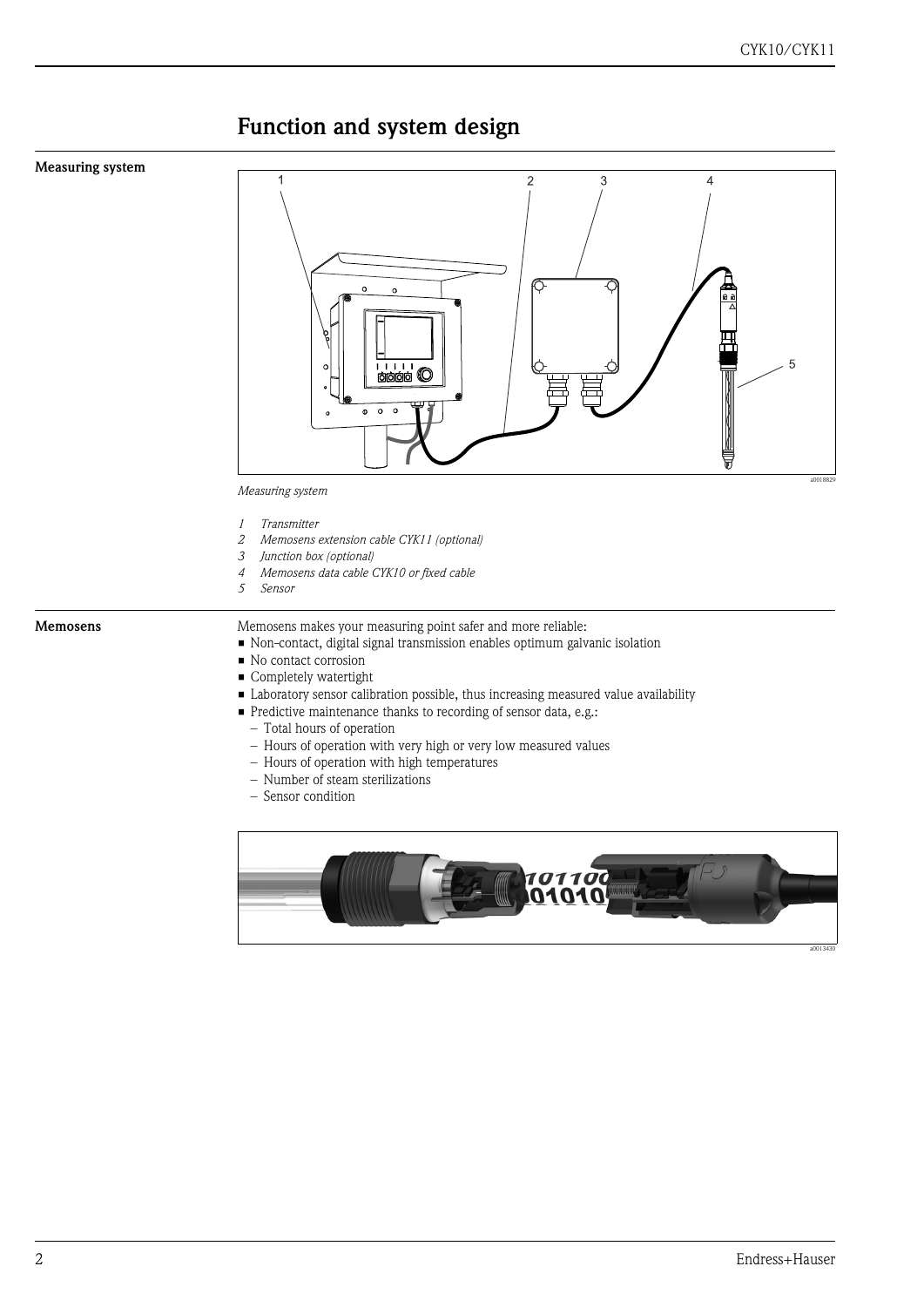Connection in explosion-hazardous areas



*Connection in explosion-hazardous areas*

 $\mathbf{H}$ 

It is not allowed to use CYK11 as an extension for CYK10-based measuring system in hazardous areas. For hazardous areas it is recommended to use continuous and not extended Memosens measuring cable CYK10.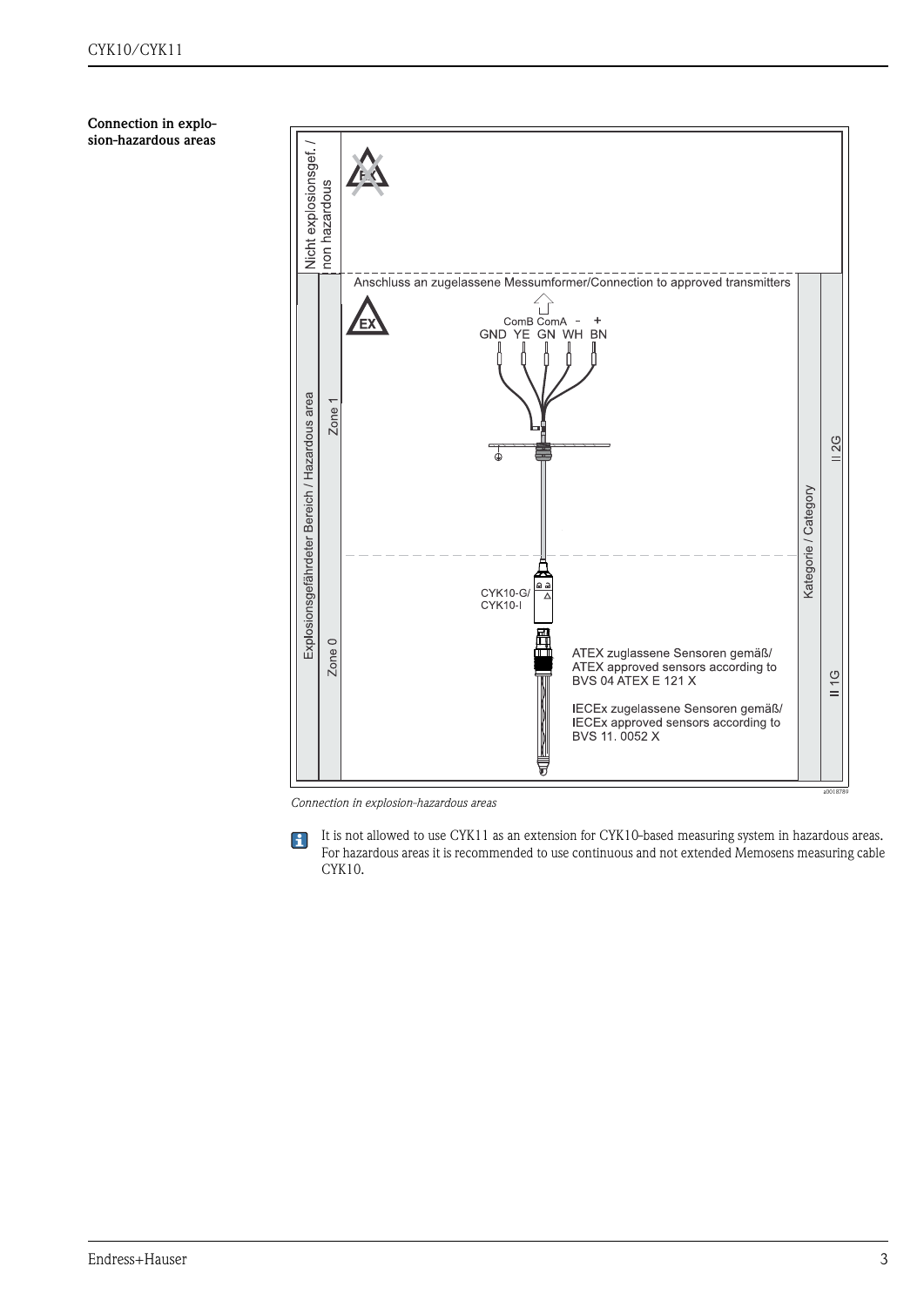## Cable specification

|                         | CYK10   | <b>CYK11</b> |
|-------------------------|---------|--------------|
| Conductor/Construction  | 4 cores | 6 cores      |
| Outer diameter (mm)     | 6,3     | 6,3          |
| Shielding               | Yes     | Yes          |
| Bending radius solid    | 5xD     | 5xD          |
| Bending radius flexible | 10xD    | 10xD         |

## Performance characteristics

#### Resistance

|                                    | CYK10 | CYK11 |
|------------------------------------|-------|-------|
| UV resistant                       | Yes   | Yes   |
| Clear of ozon-depleting substances | Yes   | Yes   |
| Halogen-free                       | No    | Yes   |
| RoHs-compliant                     | Yes   | Yes   |
| Flame-resistant                    | Yes   | Yes   |
| Oil-resistant                      |       | Yes   |

## Environment

| Ambient temperature range |                                           | CYK <sub>10</sub>                | CYK <sub>11</sub>    |                                                                                                      |
|---------------------------|-------------------------------------------|----------------------------------|----------------------|------------------------------------------------------------------------------------------------------|
|                           | Temperature min.                          | $-25 °C$ ( $-13 °F$ )            | $-30$ °C ( $-22$ °F) |                                                                                                      |
|                           | Temperature max.                          | 135 °C (277 °F)   90 °C (194 °F) |                      |                                                                                                      |
|                           |                                           |                                  |                      |                                                                                                      |
| Degree of protection      | $\blacksquare$ Memosens data cable CYK10: |                                  |                      | IP 68 (Memosens: 1 bar (15 psi), 25 °C (77 °F), 1 mol/l KCl, 45 days;                                |
|                           |                                           |                                  |                      | M12: 0.1 bar (2 psi), 50 °C (131 °F), 3 mol/l KCl, 30 days)                                          |
|                           |                                           |                                  |                      | • Memosens extension cable CYK11: IP 68 (M12: 0.1 bar (2 psi), 50 °C (131 °F), 3 mol/l KCl, 30 days) |
|                           |                                           |                                  | in mated condition   |                                                                                                      |

## Mechanical construction: Measuring cable for digital sensors



Instead of GY you can also ground over the cable clamp in the transmitter.

## CYK10 with M12 plug

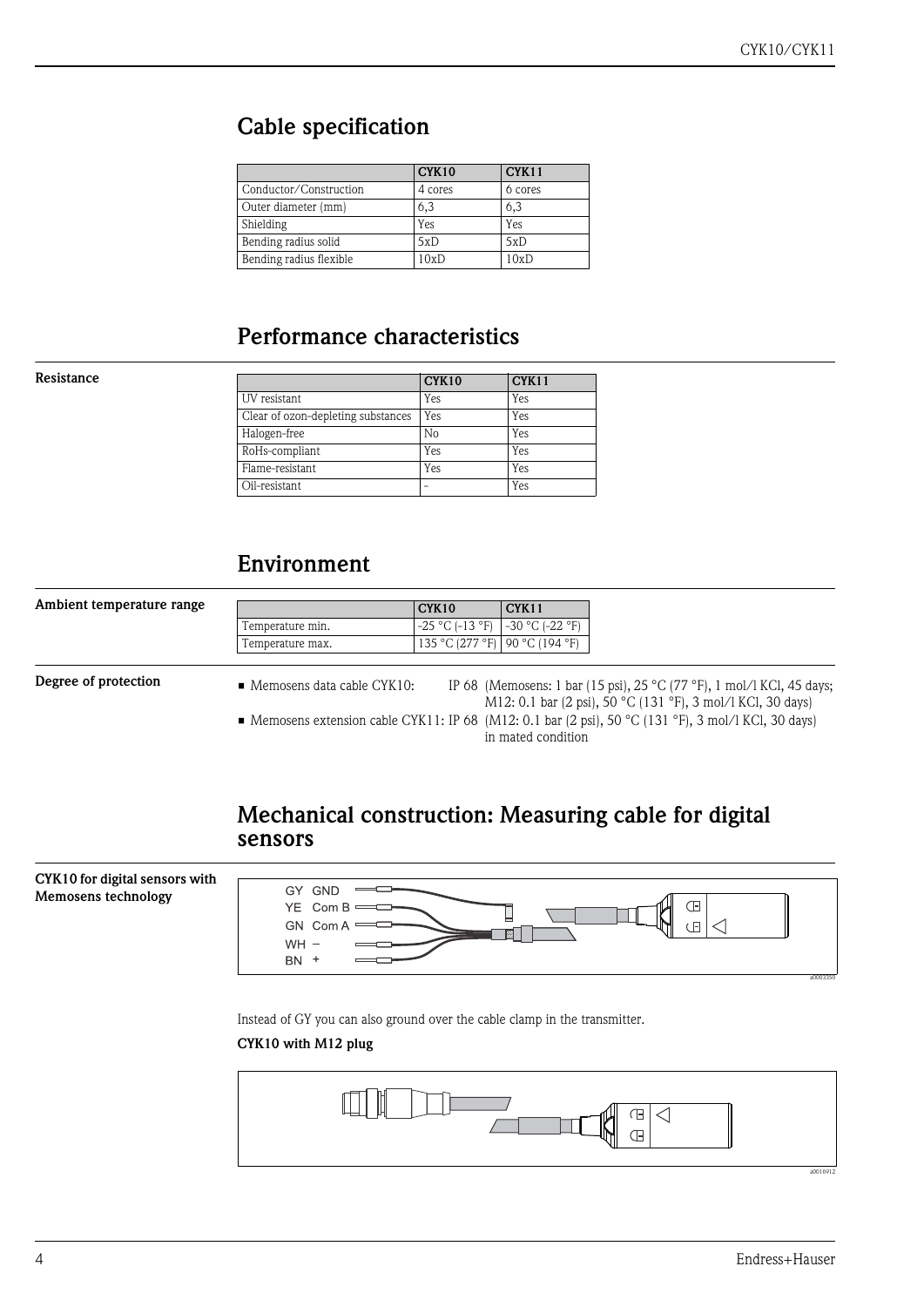#### CYK11 with ferrules



#### CYK11 with ferrule and M12 female connector



## CYK11 with M12 plug and M12 female connector





| and CYK11 |              | CYK10 | CYK11 |
|-----------|--------------|-------|-------|
|           | Cable sheath | TDL   | TPE   |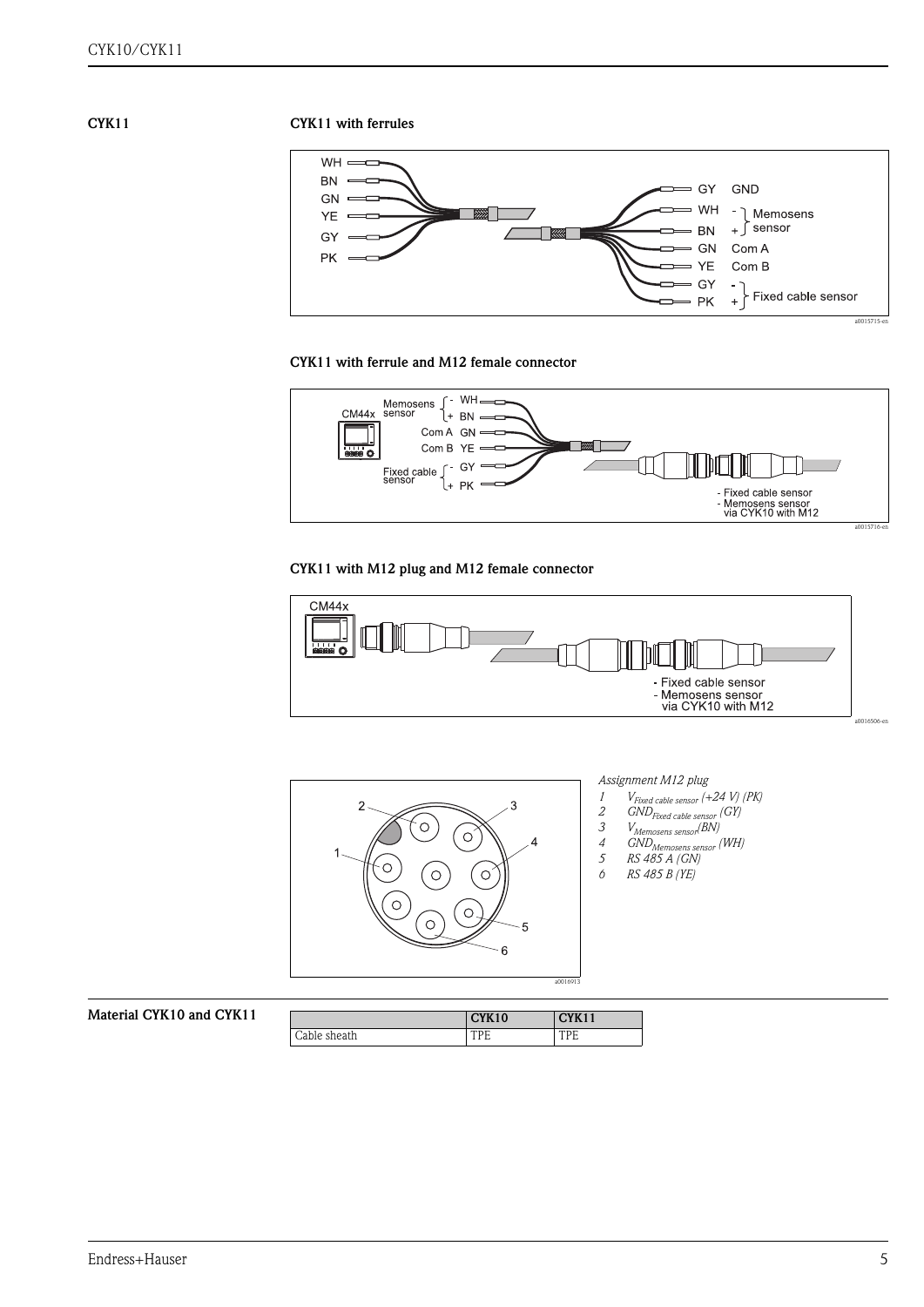

# Mechanical construction: Plug and junction box

*A Junction box M12 connector/cable*

*B Junction box cable/cable*

Material

Junction box: aluminum

# Certificates and approvals

| $C \epsilon$ mark | <b>Declaration of Conformity</b><br>The product meets the requirements of harmonized European standards. It therefore meets the legal<br>specifications of EU guidelines. The manufacturer confirms that the product has been successfully tested by<br>applying the 4 mark.                                     |
|-------------------|------------------------------------------------------------------------------------------------------------------------------------------------------------------------------------------------------------------------------------------------------------------------------------------------------------------|
| Ex approval       | CYK10-G**a, $a = 1, 2$<br>CYK10-I**a, $a = 1, 2$<br>$\blacksquare$ IECE <sub>x</sub><br>Ex ia IIC T3/T4/T6 Ga<br>$\blacksquare$ ATEX<br>II 1G Ex ia IIC T3/T4/T6 Ga<br>$\langle \xi_{\rm X} \rangle$<br>$\blacksquare$ FM/CSA<br>IS/NI CLI Div1&2 GP ABCD<br>$\blacksquare$ Nepsi<br>II 1G Ex ia IIC T3/T4/T6 Ga |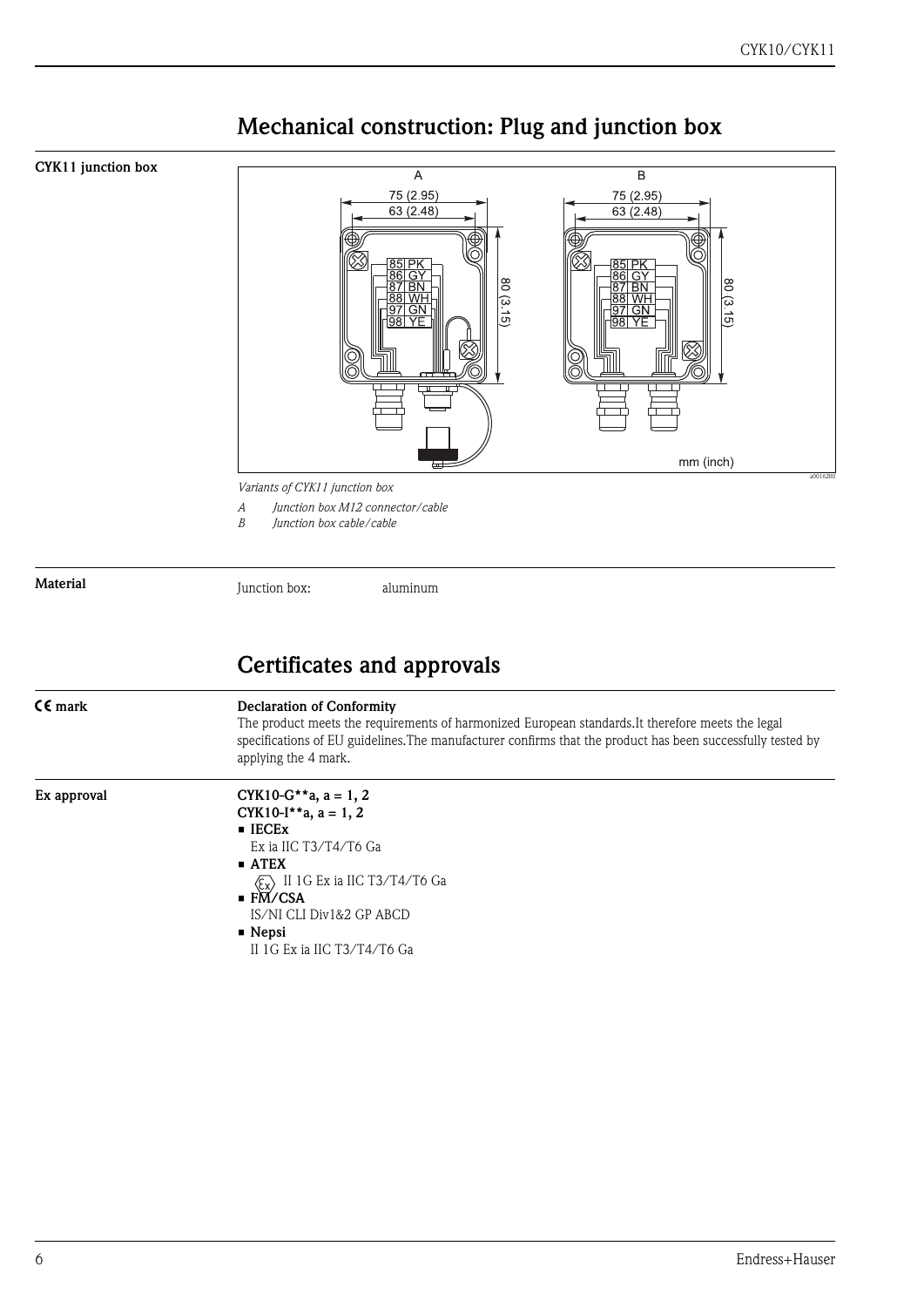# Ordering information

| <b>Product structure</b> | You can create a valid and complete order code using the Endress + Hauser Configurator tool on the Internet.<br>Enter the following addresses in your browser to access the relevant product page:<br>www.products.endress.com/cyk10<br>www.products.endress.com/cyk11 |  |  |  |
|--------------------------|------------------------------------------------------------------------------------------------------------------------------------------------------------------------------------------------------------------------------------------------------------------------|--|--|--|
|                          |                                                                                                                                                                                                                                                                        |  |  |  |
|                          | <b>Product page function</b><br>:: Add to product list<br>:: Price & order information<br>:: Compare this product<br>:: Configure this product                                                                                                                         |  |  |  |
|                          | 2.<br>Select "Configure this product".                                                                                                                                                                                                                                 |  |  |  |
|                          | 3.<br>A new window opens with the Configurator. Using this tool, you can configure your device and you will<br>receive a valid and complete order code for this.                                                                                                       |  |  |  |
|                          | Then export the order code as a PDF or as an Excel file selecting from the buttons provided at the top of<br>4.<br>the page.                                                                                                                                           |  |  |  |
| <b>Iunction box</b>      | Junction box M12 connector/cable<br>Material: aluminum, painted<br>Cable extension: Memosens sensors, Liquiline<br>$\blacksquare$ Order no. 71145498                                                                                                                   |  |  |  |
|                          | Junction box cable/cable<br>• Material: aluminum, painted<br>• Cable extension: Memosens sensors, Liquiline<br>• Order no. 71145499                                                                                                                                    |  |  |  |